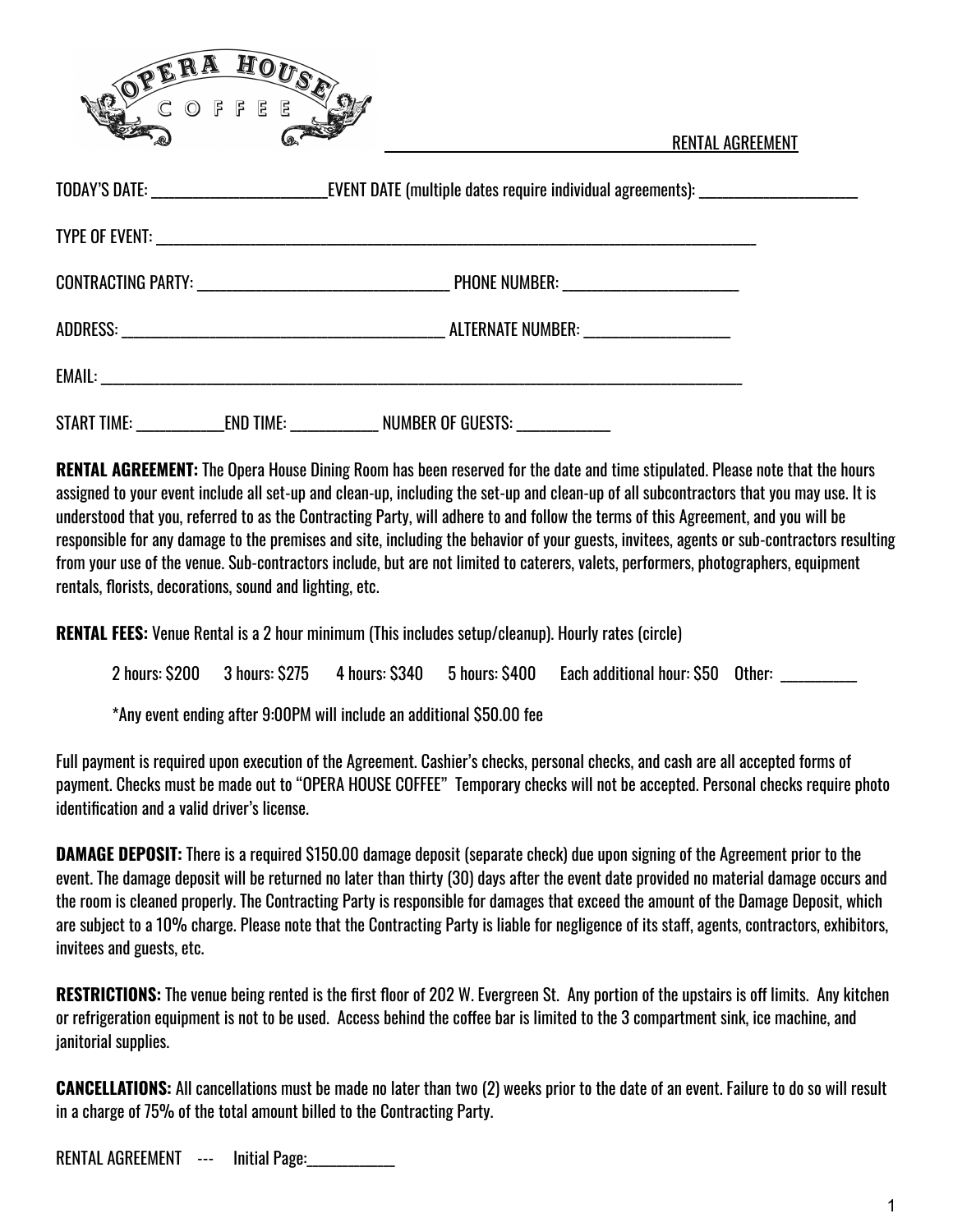**LIABILITY:-** The work, services, or activity to be performed in the Opera House Dining Room under this contract will be performed entirely at the risk of the Contracting Party and assumes all responsibility for the condition of facility and all equipment used in conjunction of this contract. Furthermore, Contracting Party shall protect, maintain, save and hold harmless the Opera House Coffee owner and its officers, agents, servants, and employees from and against any and all claims, demands, expense and liabilities arising out of injury or death to any person, or the damage, loss or destruction of any property which may occur in or about the Opera House Dining Room.

**CLEANING PROCEDURES:** The Opera House Dining Room will be cleaned prior to being turned over to the Contracting Party. If the venue is not in acceptable condition, the Contracting Party must immediately notify the Event Coordinator. Failure to notify the Event Coordinator of unacceptable room conditions or defects results in the Contracting Party's approval of the venue prior to the event. At the end of the rental, any equipment, supplies, decorations, garbage, etc. must be removed from the room. All property remaining on the premises beyond the end of the Rental Agreement will be charged at the prevailing hourly rate. Should the Contracting Party need special consideration of removal of property beyond the rental period, this can be arranged prior to the beginning of the rental for an additional fee.

The Contracting Party is responsible for the cleaning of the facility, returning it back to the same acceptable condition as approved earlier. This includes returning furniture to it's original position, sweeping the floor, and wiping down tables, surfaces, or any spills. Failure to follow the Cleaning Procedure guidelines results in forfeit of a portion of the Damage Deposit to be determined by Opera House Management (Minimum \$50.00). In the event of damage to the carpeting or furniture upholstery, a minimum charge of \$75.00 will be applied.

Cleaning materials, towels, brooms and mops will be available for the use of the Contracting Party. Refuse must be placed in the appropriate receptacles. The Opera House Dining Room is a non-smoking facility. The Contracting Party agrees to pay any and all damage fees assessed by Opera House Management.

**DECORATIONS:** The Contracting Party agrees to abide by The Opera House's decorating guidelines and rules. Under no circumstances is there to be confetti, glitter, rice, birdseed, streamers or open flames in The Opera House. All candles must be contained and the containers must be approved by the Event Coordinator prior to the event. The Opera House Dining Room does not allow anything to be taped, nailed, tacked or otherwise affixed to ceilings, painted surfaces, doors, columns, fire sprinklers or decorative walls. Helium balloons must be properly weighted. All decorations require prior approval by the Opera House Management.

**EVENT SET-UPS:** All couches and upholstered chairs should remain in their original positions. Tables and chairs, however, may be moved to accommodate your event, and replaced to their original positions at cleanup. The room rental time is inclusive of set-up and clean-up time.

**FORCE MAJEURE:** The ability to execute this Agreement by either party is subject to Acts of God, including but not limited to flooding, hurricanes, earthquakes, fires, etc., as well as any government intervention, staff disputes and strikes, civil disorders, terrorism or other emergencies. Should the event be canceled due to Force Majeure, all fees paid will be returned within thirty (30) days.

**OTHER RULES AND REGULATIONS:** Contracting Party shall not exceed the posted room capacity. Public access areas, corridors, stairs, escalators, elevators, driveways and the loading dock shall not be impeded or obstructed by the Contracting Party, their agents, subcontractors, members, guests or vehicles. The Contracting Party is responsible for communicating all rules and regulations to its guests, members, agents, subcontractors, etc. The Opera House reserves the right to remove any objectionable, disorderly or disruptive person or persons from the facility. The Opera House Dining Room may not be used for profit making endeavors. Paid or prepaid admission is strictly prohibited.

RENTAL AGREEMENT --- Initial Page: